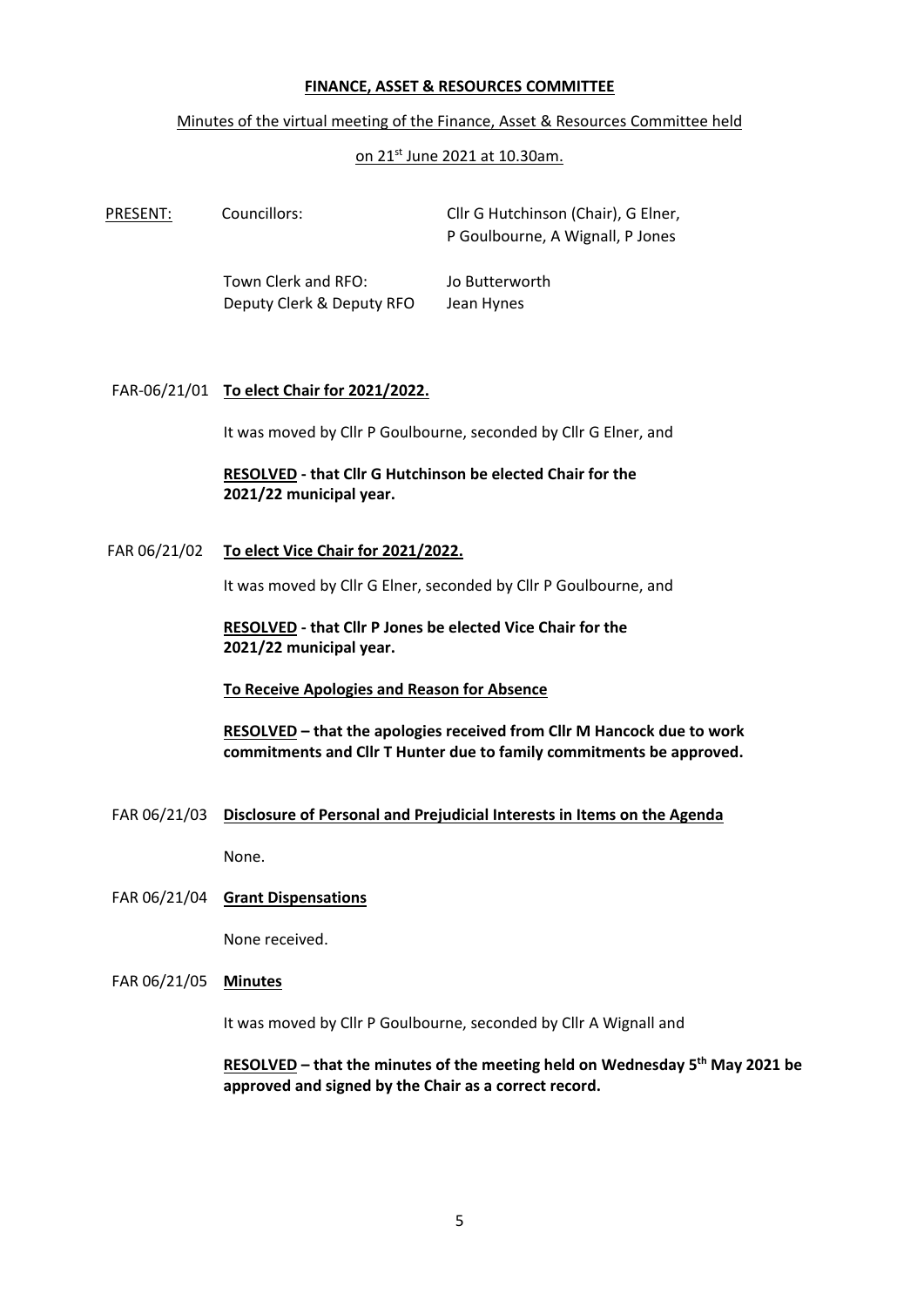## FAR 06/21/06 **Town Hall Spotlights/St John's Day.**

The clerk reported that this matter was passed over from full council to investigate and look at quotes for green covers for St Johns day, whilst making enquires it transpired that the lights were not LED Town Clerk has received a quote of £61.00 plus VAT to upgrade the lights, £36.00 plus vat for the green covers and £38.00 plus VAT for labour totalling £135.00 plus VAT and

It was moved by Cllr P Goulbourne, seconded by Cllr G Hutchinson and

# **RESOLVED: to accept the quotation to upgrade the lights to LED and supply green covers.**

## FAR 06/21/07 **Community Policing Post.**

Town Clerk asked council to consider a charge to West Mercia Police for providing a community policing post at Ellesmere Town Hall. A monthly charge of £100 was recommended and,

It was moved by Cllr P Goulbourne, seconded by Cllr A Wignall and

# **RESOLVED: to have an agreement drawn up between Ellesmere Town Council and West Mercia Police and arrange a monthly invoice to West Mercia Police of £100.00**

### FAR 06/21/08 **VAT advice in relation to building works at Ellesmere Town Hall.**

Town Clerk reported that the VAT advice has been received and circulated prior to the meeting. Town Clerk stated that she is unable to make any recommendations at this stage as both Town Clerk and the Deputy Clerk need to revisit the original figures that were submitted and then come back to council once the calculation has been carried out.

## **Noted.**

## FAR 06/21/09 **Clerk's Laptop.**

Due to the Town Clerk requiring a new laptop, three quotes had been sourced:

- Dell Latitude Ref14 3400 £649 + VAT
- Dell Latitude Ref15 3510 £699 + VAT
- Dell Latitude Ref15 3510 £749 + VAT

It was moved by Cllr A Wignall, seconded by Cllr G Elner and

#### **RESOLVED: to approve the quote for Dell Latitude Ref14 3400 £649 + VAT**

#### FAR 06/21/10 **Non-Domestic Rating (Public Lavatories) Act 2021**

Town Clerk informed council that since the introduction of Non-Domestic Rating (Public Lavatories) Act 2021 the Town Hall was entitled to a refund on the last two years and due to this Shropshire Council have refunded £3193.60.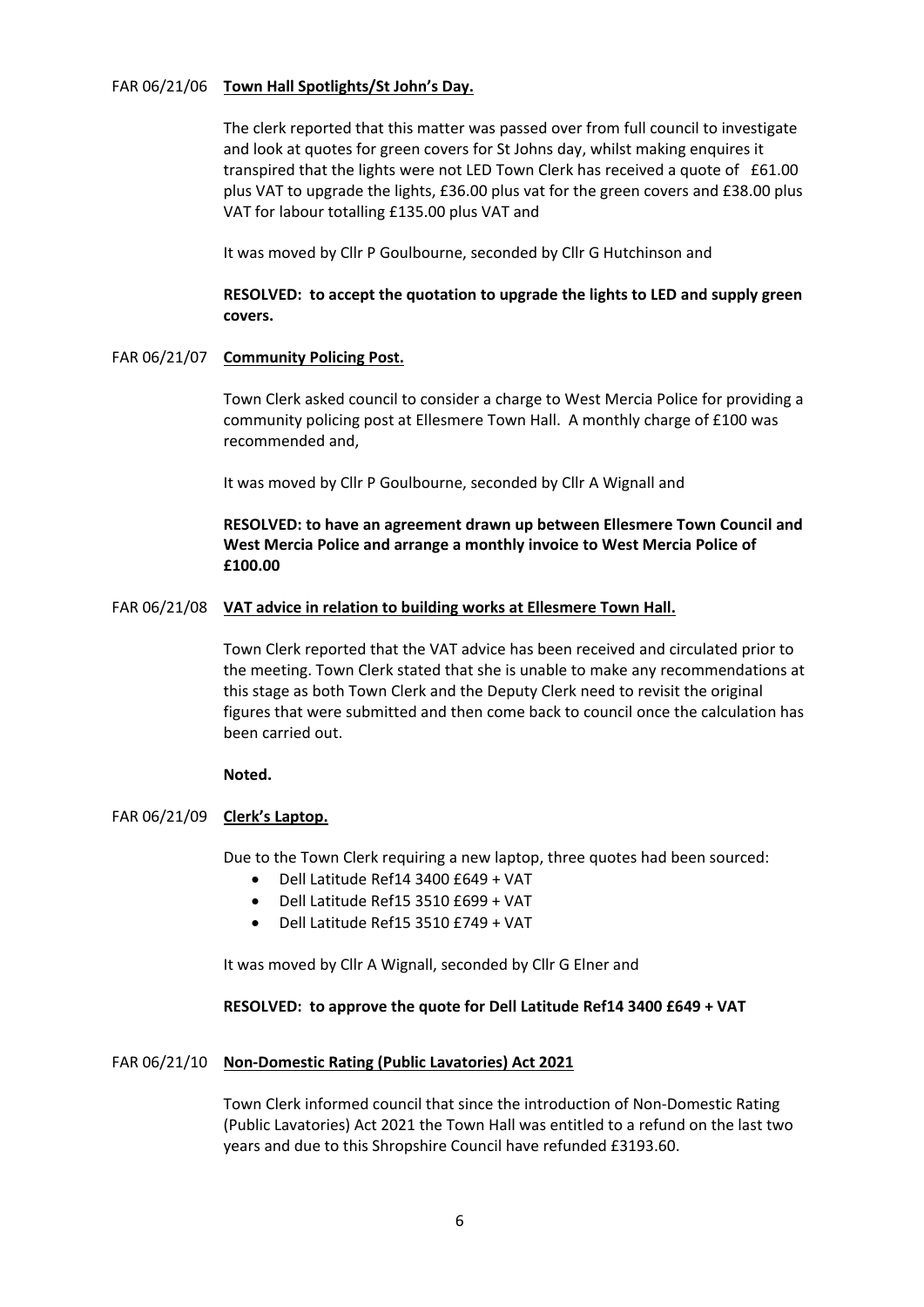#### **Noted.**

# FAR 06/21/11 **800th Anniversary Market Charter Celebration Funding**.

A request has been received to fund the Market Charter Celebrations to be held on 10th July 2021 for their running costs with a proposal of £500.

It was moved by Cllr A Wignall, seconded by Cllr G Elner and

#### **RESOLVED: to award £500 toward the Market Charter Celebrations.**

#### FAR 06/21/12 **Sourcing Grant Funding.**

Cllr P Jones had previously suggested looking into subscribing to Grants Online for future funding opportunities. Cllr Jones is aware that some sites are free but wondered if by subscribing there may be funding opportunities that are not accessible via the free sites. Upon investigation Grants Online charge an annual subscription of £99 + VAT for a single user. Town Clerk pointed out that NALC send out monthly bulletins of available grants. Shropshire Council subscribe to idox at a cost of £4k per year. Corrie Davis is looking into the possibility of sending us a link allowing us to access. The Deputy Clerk is aware that funding can be found without obtaining subscriptions and that sometimes it is knowing where to look and recommend to council that the way forward is to identify a project and then search for the relevant funding.

Cllr Hutchinson suggested that on the annual town walk future projects should be identified, in addition Town Clerk stressed the need to show that they have engaged with the community when going for any grant funding.

Town Clerk also mentioned that as a lot of the funding requires match funding and that there is a need to set aside a contingency for this and it was suggested to put aside the refund received from Shropshire Council for rate relief and name it Future Project fund.

Cllr Jones felt that whilst he accepted there are sites that do not require subscriptions but, paying a subscription could still identify funding that free sites have no knowledge of. Cllr P Jones also requested that grant fund be included on a future agenda.

## **RESOLVED: to RECOMMEND to council that set up a fund of £3193.60 for match funding of future projects.**

#### FAR 06/21/13 **Ellesmere Swimming Pool.**

Town Clerk stated that council have no ownership as Ellesmere Primary School own it and the Titans of Ellesmere College have a rental agreement in place so the Town Council's and hands are tied on what can be done, she suggested to Cllr A Wignall that contact should be made to the Academy to see if they could possibly offer a few hours of public swimming. Actions for Cllr Wignall feedback back and ask to advertise the venue more and better. **Noted**.